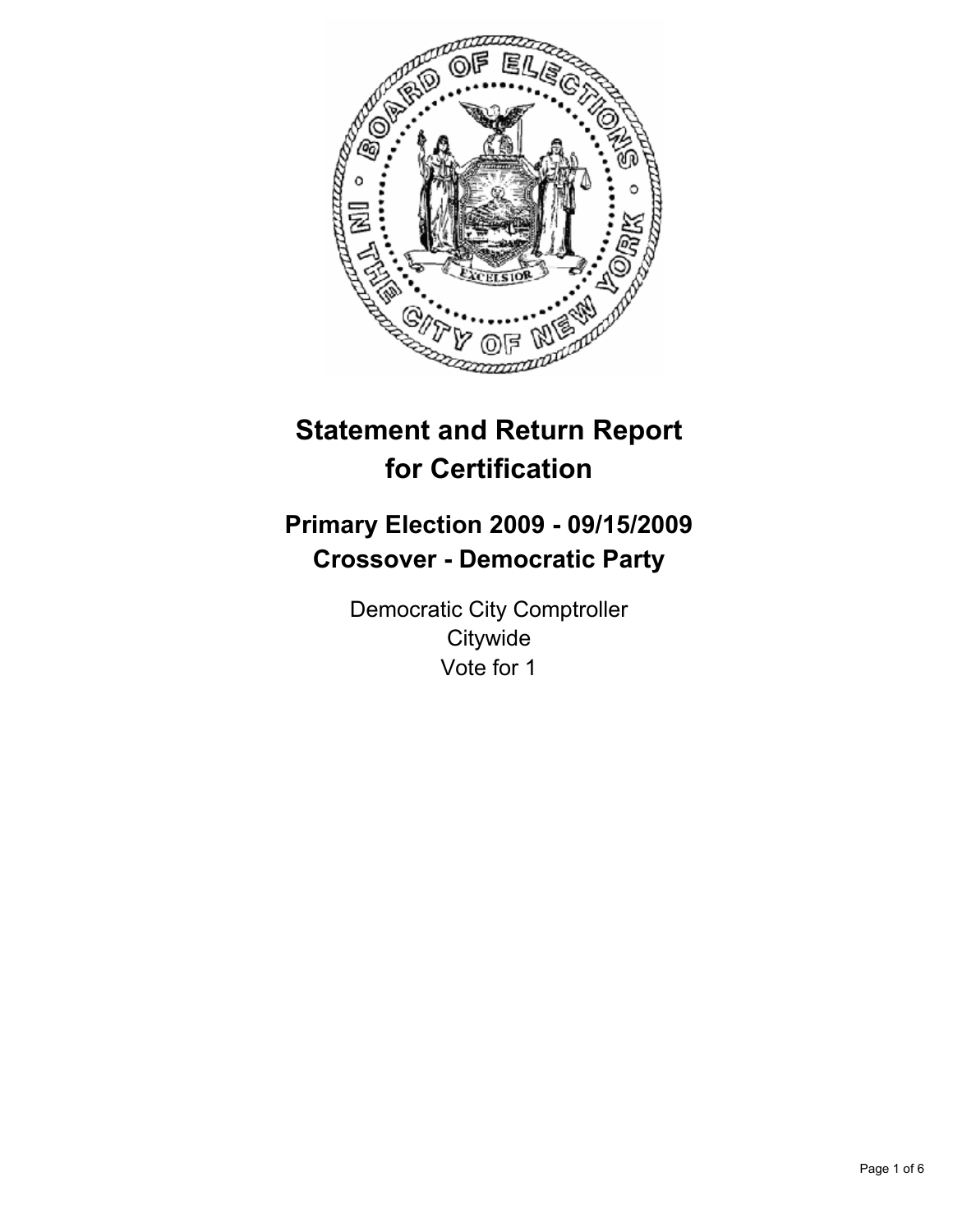

# **New York County**

| <b>EMERGENCY</b>                | 885     |
|---------------------------------|---------|
| <b>ABSENTEE/MILITARY</b>        | 2,721   |
| <b>AFFIDAVIT</b>                | 1,337   |
| <b>MELINDA KATZ</b>             | 21,143  |
| JOHN C LIU                      | 36,625  |
| DAVID I WEPRIN                  | 9,223   |
| DAVID YASSKY                    | 44,272  |
| CHRISTINE QUINN (WRITE-IN)      |         |
| DANIG RODRIGUES (WRITE-IN)      | 1       |
| DANNY RODRIGUES (WRITE-IN)      | 1       |
| DAVID YASSKY (WRITE-IN)         | 1       |
| GARY BRANDWAY (WRITE-IN)        | 1       |
| <b>GEORGE PATAKI (WRITE-IN)</b> | 1       |
| RANDI HARRISON (WRITE-IN)       | 2       |
| SALIM EJAZ (WRITE-IN)           | 5       |
| SALIN EJAZ (WRITE-IN)           | 1       |
| <b>Total Votes</b>              | 111,277 |

#### **Bronx County**

| <b>EMERGENCY</b>              | 1,046  |
|-------------------------------|--------|
| ABSENTEE/MILITARY             | 1,531  |
| <b>AFFIDAVIT</b>              | 546    |
| <b>MELINDA KATZ</b>           | 11,400 |
| JOHN C LIU                    | 18,888 |
| DAVID I WEPRIN                | 4,285  |
| <b>DAVID YASSKY</b>           | 9,882  |
| MARK ESCOFFERY-BEY (WRITE-IN) |        |
| SALIM EJAZ (WRITE-IN)         |        |
| SALIM EJAZ CPA (WRITE-IN)     | 3      |
| <b>Total Votes</b>            | 44,460 |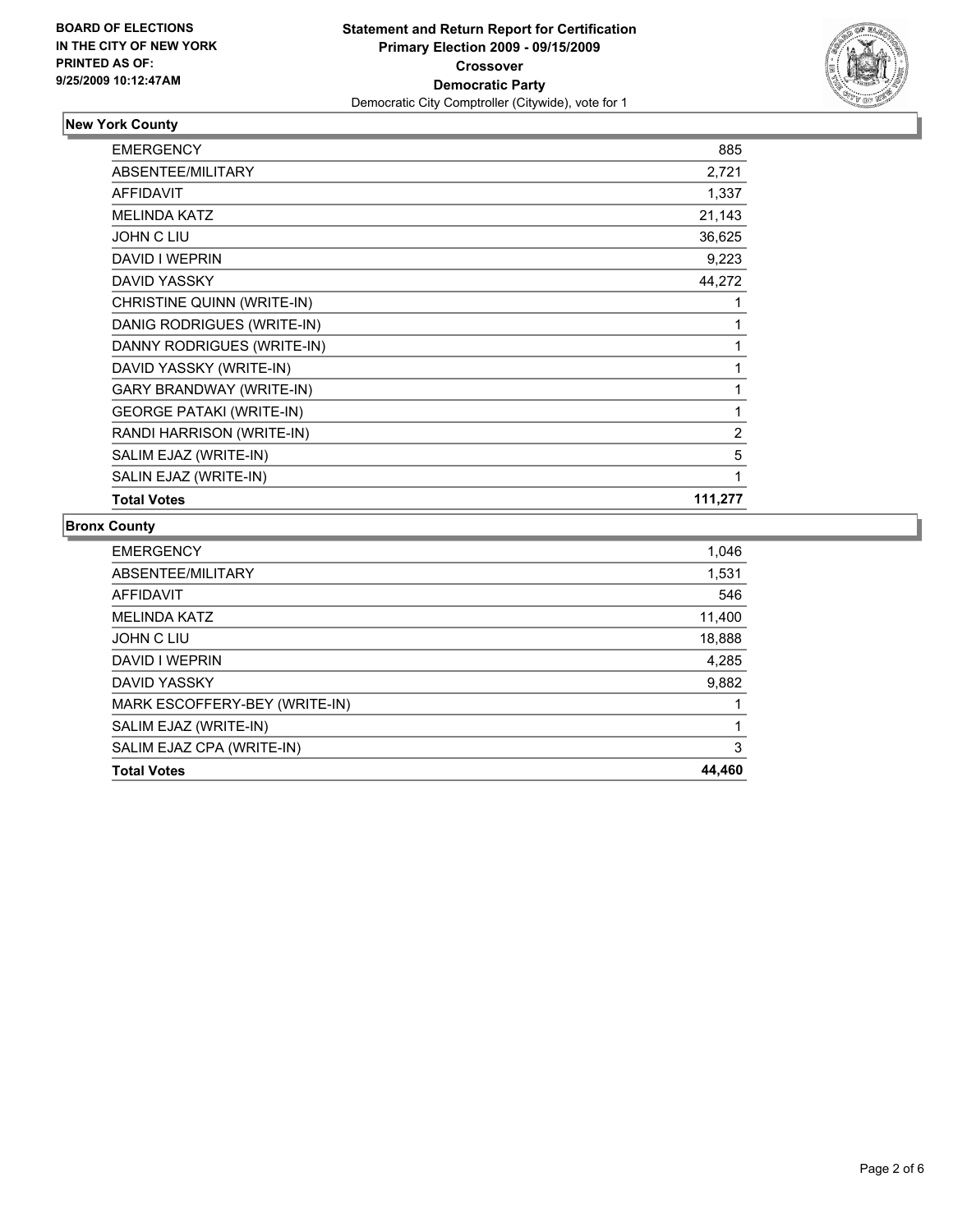

#### **Kings County**

| <b>EMERGENCY</b>                | 865          |
|---------------------------------|--------------|
| ABSENTEE/MILITARY               | 3,155        |
| <b>AFFIDAVIT</b>                | 1,365        |
| <b>MELINDA KATZ</b>             | 20,115       |
| <b>JOHN C LIU</b>               | 42,727       |
| <b>DAVID I WEPRIN</b>           | 12,366       |
| <b>DAVID YASSKY</b>             | 40,775       |
| BEVERLY A. WEIR (WRITE-IN)      | 1            |
| DIANA REYNA (WRITE-IN)          | 1            |
| ED KOTCH (WRITE-IN)             | 1            |
| ELIJA YDANS (WRITE-IN)          | 1            |
| ERIC MCCLURE (WRITE-IN)         | $\mathbf{1}$ |
| ERICK DILAN (WRITE-IN)          | 6            |
| <b>GEORGE TAYLOR (WRITE-IN)</b> | 1            |
| JAVIER CORDERO (WRITE-IN)       | 1            |
| <b>JOEL BERG (WRITE-IN)</b>     | 1            |
| JOHN HAYER (WRITE-IN)           | 1            |
| MARITZA DAVILA (WRITE-IN)       | 6            |
| MARTIN DILAN (WRITE-IN)         | 1            |
| MICHAEL HUDSON (WRITE-IN)       | 1            |
| NEIL CAVUTO (WRITE-IN)          | 1            |
| SALEEM SHEIKH (WRITE-IN)        | 1            |
| SALIM EJAZ (WRITE-IN)           | 43           |
| SALIN EJAZ (WRITE-IN)           | 2            |
| SANDY WELKES (WRITE-IN)         | 1            |
| STUART SCHRADER (WRITE-IN)      | 1            |
| VITO LOPEZ (WRITE-IN)           | 2            |
| VOTE CONCENSUS (WRITE-IN)       | 1            |
| <b>Total Votes</b>              | 116,058      |

#### **Queens County**

| <b>EMERGENCY</b>             | 208    |
|------------------------------|--------|
| ABSENTEE/MILITARY            | 2,738  |
| AFFIDAVIT                    | 715    |
| <b>MELINDA KATZ</b>          | 20,211 |
| <b>JOHN C LIU</b>            | 37,658 |
| DAVID I WEPRIN               | 12,630 |
| <b>DAVID YASSKY</b>          | 16,671 |
| JOHN LUDWIG (WRITE-IN)       |        |
| JOHN W. CRONIN (WRITE-IN)    |        |
| MICHAEL BLOOMBERG (WRITE-IN) | 1      |
| SALIM EJAZ (WRITE-IN)        | 7      |
| <b>Total Votes</b>           | 87,180 |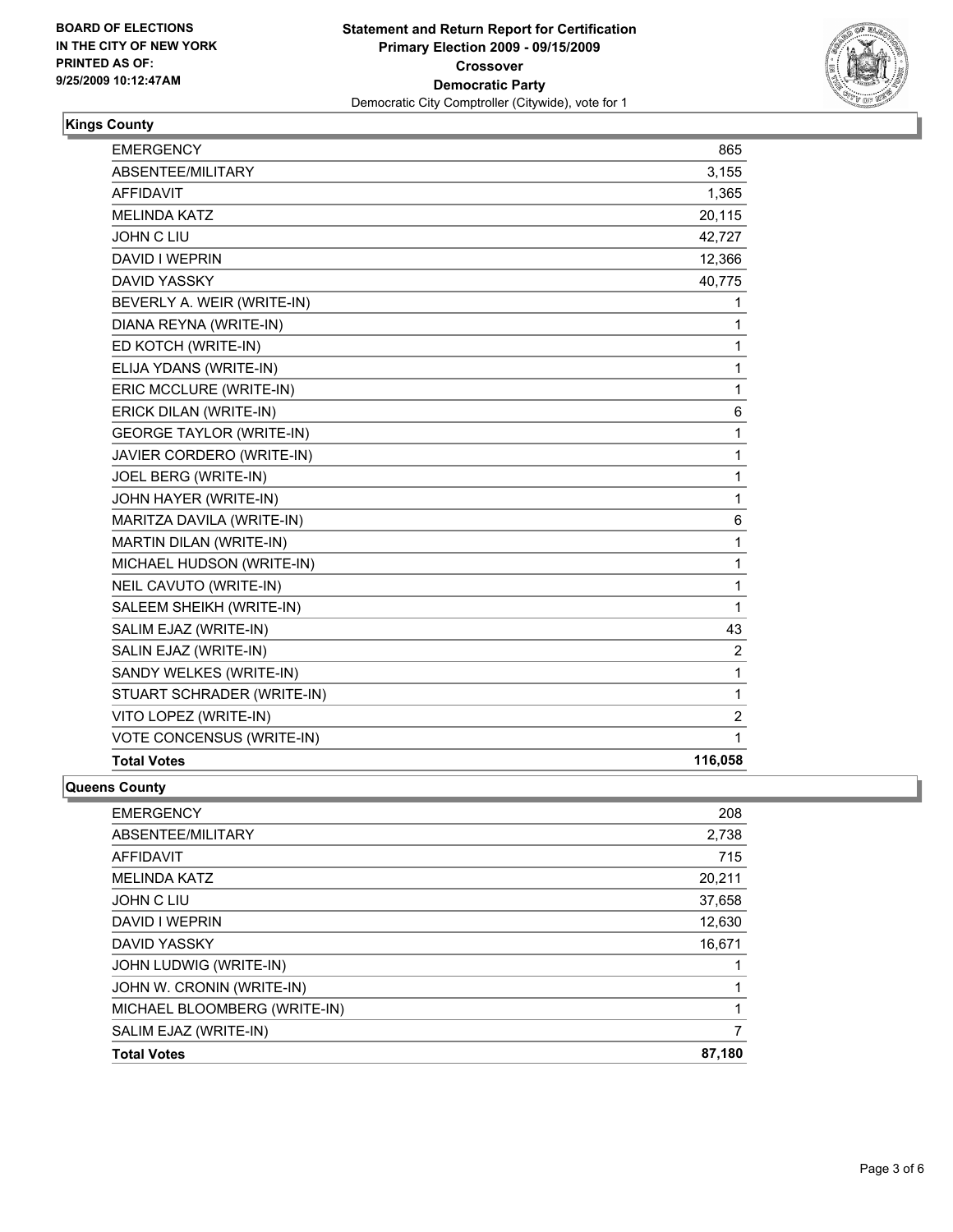

# **Richmond County**

| <b>EMERGENCY</b>      | 25     |
|-----------------------|--------|
| ABSENTEE/MILITARY     | 875    |
| <b>AFFIDAVIT</b>      | 82     |
| <b>MELINDA KATZ</b>   | 3,342  |
| JOHN C LIU            | 4,458  |
| DAVID I WEPRIN        | 1,077  |
| DAVID YASSKY          | 3,162  |
| SALIM EJAZ (WRITE-IN) | 3      |
| TIM REILLY (WRITE-IN) |        |
| <b>Total Votes</b>    | 12,043 |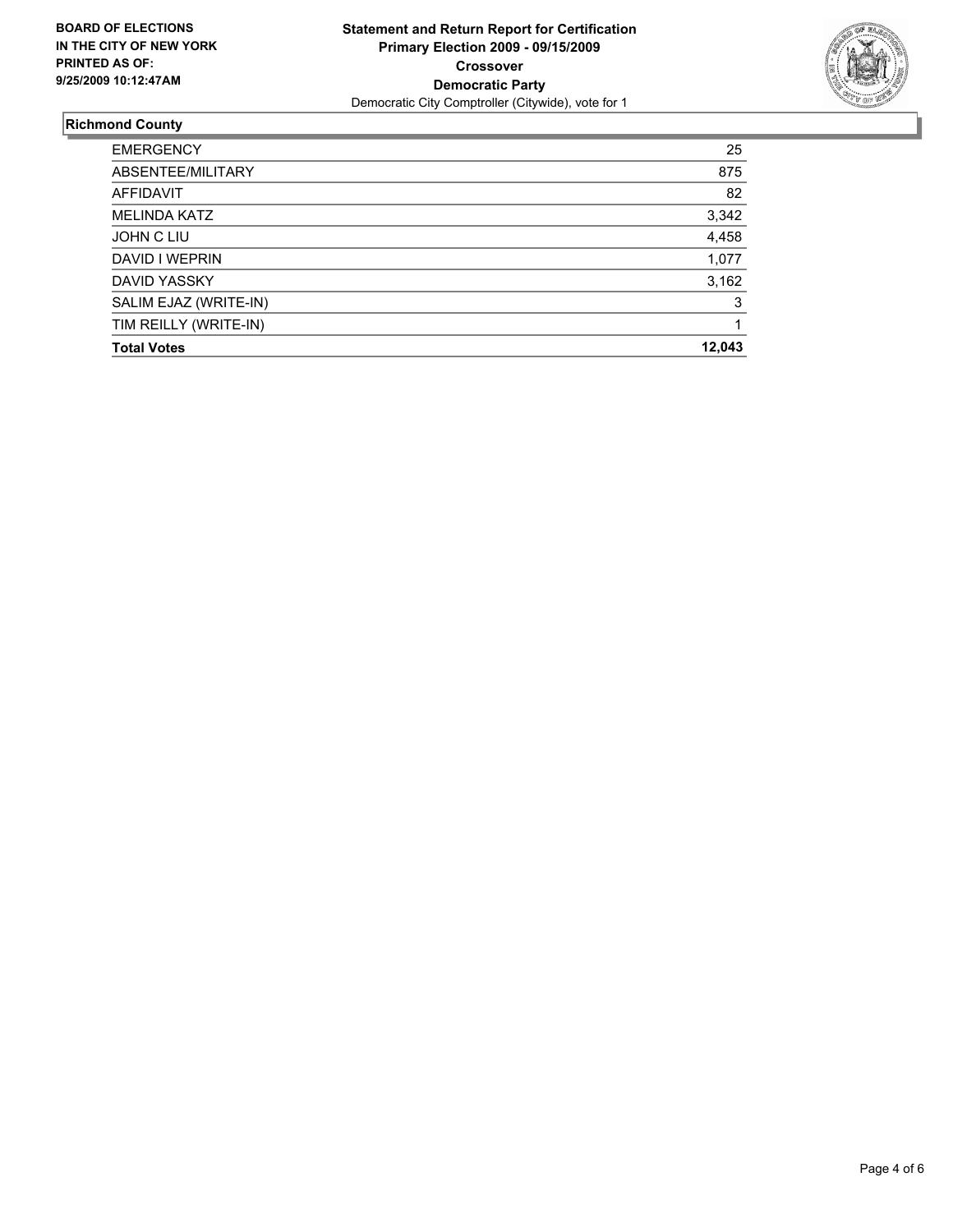

# **Total for Democratic City Comptroller (Citywide)**

| EMERGENCY                       | 3,029          |
|---------------------------------|----------------|
| ABSENTEE/MILITARY               | 11,020         |
| AFFIDAVIT                       | 4,045          |
| <b>MELINDA KATZ</b>             | 76,211         |
| JOHN C LIU                      | 140,356        |
| DAVID I WEPRIN                  | 39,581         |
| DAVID YASSKY                    | 114,762        |
| BEVERLY A. WEIR (WRITE-IN)      | 1              |
| CHRISTINE QUINN (WRITE-IN)      | 1              |
| DANIG RODRIGUES (WRITE-IN)      | 1              |
| DANNY RODRIGUES (WRITE-IN)      | 1              |
| DAVID YASSKY (WRITE-IN)         | 1              |
| DIANA REYNA (WRITE-IN)          | 1              |
| ED KOTCH (WRITE-IN)             | 1              |
| ELIJA YDANS (WRITE-IN)          | 1              |
| ERIC MCCLURE (WRITE-IN)         | 1              |
| ERICK DILAN (WRITE-IN)          | 6              |
| <b>GARY BRANDWAY (WRITE-IN)</b> | 1              |
| <b>GEORGE PATAKI (WRITE-IN)</b> | 1              |
| <b>GEORGE TAYLOR (WRITE-IN)</b> | 1              |
| JAVIER CORDERO (WRITE-IN)       | 1              |
| JOEL BERG (WRITE-IN)            | 1              |
| JOHN HAYER (WRITE-IN)           | 1              |
| JOHN LUDWIG (WRITE-IN)          | 1              |
| JOHN W. CRONIN (WRITE-IN)       | 1              |
| MARITZA DAVILA (WRITE-IN)       | 6              |
| MARK ESCOFFERY-BEY (WRITE-IN)   | 1              |
| MARTIN DILAN (WRITE-IN)         | 1              |
| MICHAEL BLOOMBERG (WRITE-IN)    | 1              |
| MICHAEL HUDSON (WRITE-IN)       | 1              |
| NEIL CAVUTO (WRITE-IN)          | 1              |
| RANDI HARRISON (WRITE-IN)       | $\overline{2}$ |
| SALEEM SHEIKH (WRITE-IN)        | 1              |
| SALIM EJAZ (WRITE-IN)           | 59             |
| SALIM EJAZ CPA (WRITE-IN)       | 3              |
| SALIN EJAZ (WRITE-IN)           | 3              |
| SANDY WELKES (WRITE-IN)         | 1              |
| STUART SCHRADER (WRITE-IN)      | 1              |
| TIM REILLY (WRITE-IN)           | 1              |
| VITO LOPEZ (WRITE-IN)           | 2              |
| VOTE CONCENSUS (WRITE-IN)       | 1              |
| <b>Total Votes</b>              | 371,018        |